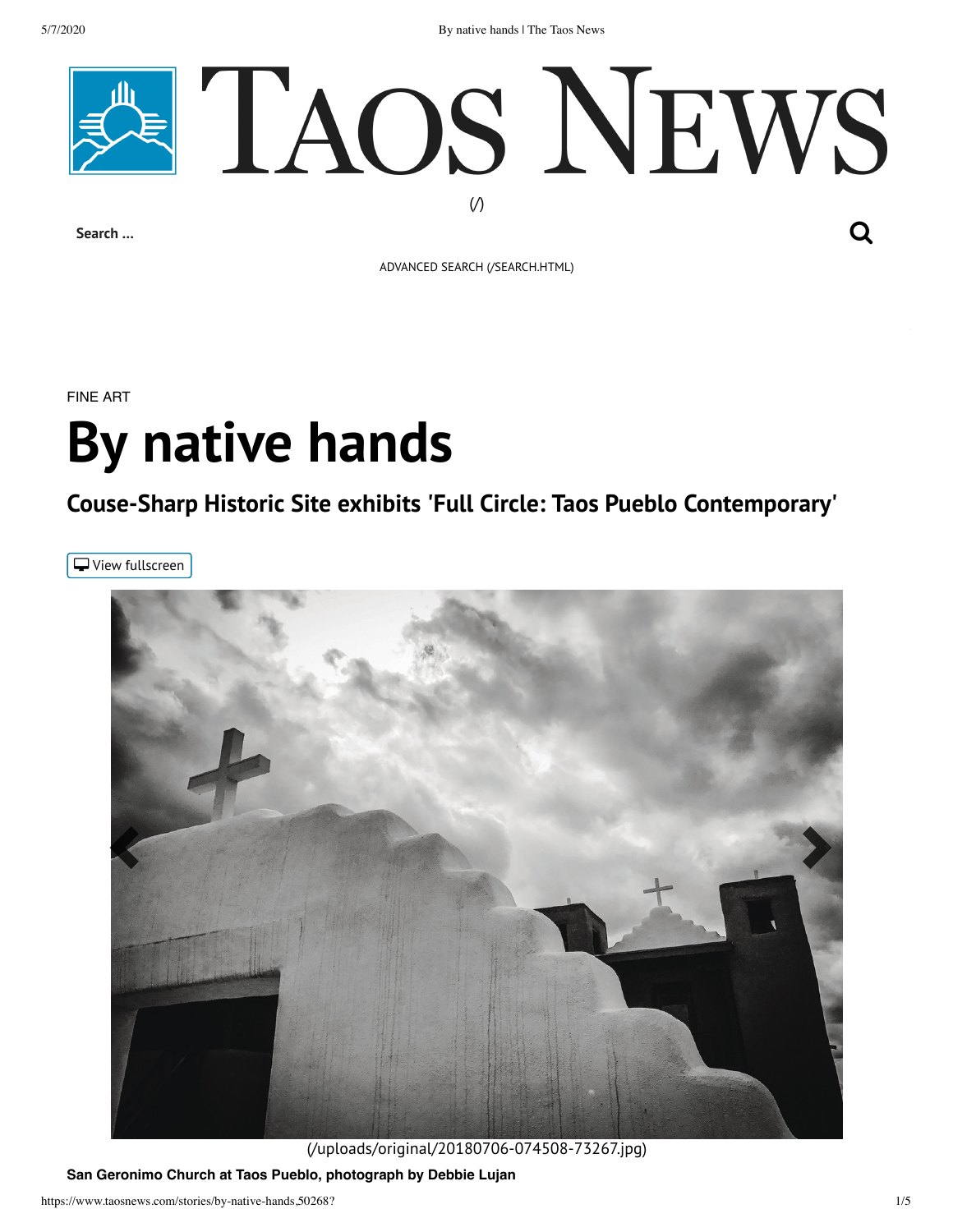

Posted Friday, July 6, 2018 9:53 am

## **By Rick Romancito tempo@taosnews.com**

The Taos Society of Artists put this dusty little town on the map in the early part of the 20th century by conveying to the world the look, feel and texture of our people through works of art that have become timeless.

In many respects, their "discovery" of Taos at that particular moment was fortuitous. It was a fleeting era that came and went as quickly as the aspen leaves in fall. It was also significant because it brought together not only the artists and their subjects, a relationship that has been relatively sterile in other places and times, but it sparked a relationship here that found the subjects as interested in how these creations were made as it was in being the inspiration for them.

Noting how this relationship has evolved, the Couse Foundation of Taos is launching a new exhibition that focuses on contemporary works by Taos Pueblo tribal members.

The Couse Foundation will sponsor four events Saturday (July 7).

At the Couse-Sharp Historic Site at 146 Kit Carson Road, there will be a First Saturday open house from 3-5 p.m. This will include a concurrent opening of the exhibition "Full Circle: Taos Pueblo Contemporary," which includes an artist demonstration and talk in the site's Luna Family Chapel. Plus, that morning, foundation founder Virginia Couse Leavitt will give a lecture titled "In My Grandfather's Footsteps" at the Harwood Museum of Art, 238 Ledoux Street.

"Full Circle" will be on view through Nov. 3.

The lecture planned by Leavitt, granddaughter of early Taos painter E. Irving Couse, is based on research trips she and her husband made to Europe in the 1980s. Using sketchbooks, photographs and letters from the Couse Family Archive, the Leavitts relived Couse's summer vacations spent in French art colonies during his student years in Paris. Leavitt is an art historian who is the authority on her grandfather's work. Tickets are \$10, \$8 for Harwood Museum of Art members.

At 3:30 p.m., glass artist Ira Lujan will present a talk and glass blowing demonstration near the Luna Family Chapel.

Lujan is one of more than 15 Taos Pueblo artists who are featured in the exhibit. "The artists of the Taos Society of Artists were inspired by the art and culture of Taos Pueblo," Davison Koenig, Couse-Sharp Historic Site executive director and curator, said in a prepared statement. The charter of the TSA states that one of the purposes for which it was formed was "to promote and stimulate the practical expressions of art -- to preserve and promote the native art."

Koenig said many of the TSA artists developed lifelong friendships and even familial bonds with their Native models, who included Looking Elk, Hunting Son, Star Road, Elk Duststorm, Rain Coming Down and Elkfoot, to name a few. "TSA artists became strong advocates for Native rights and sovereignty," he adds. "The exhibition 'Full Circle' honors those relationships and the many artists from Taos Pueblo who continue to redefine Native art and identity."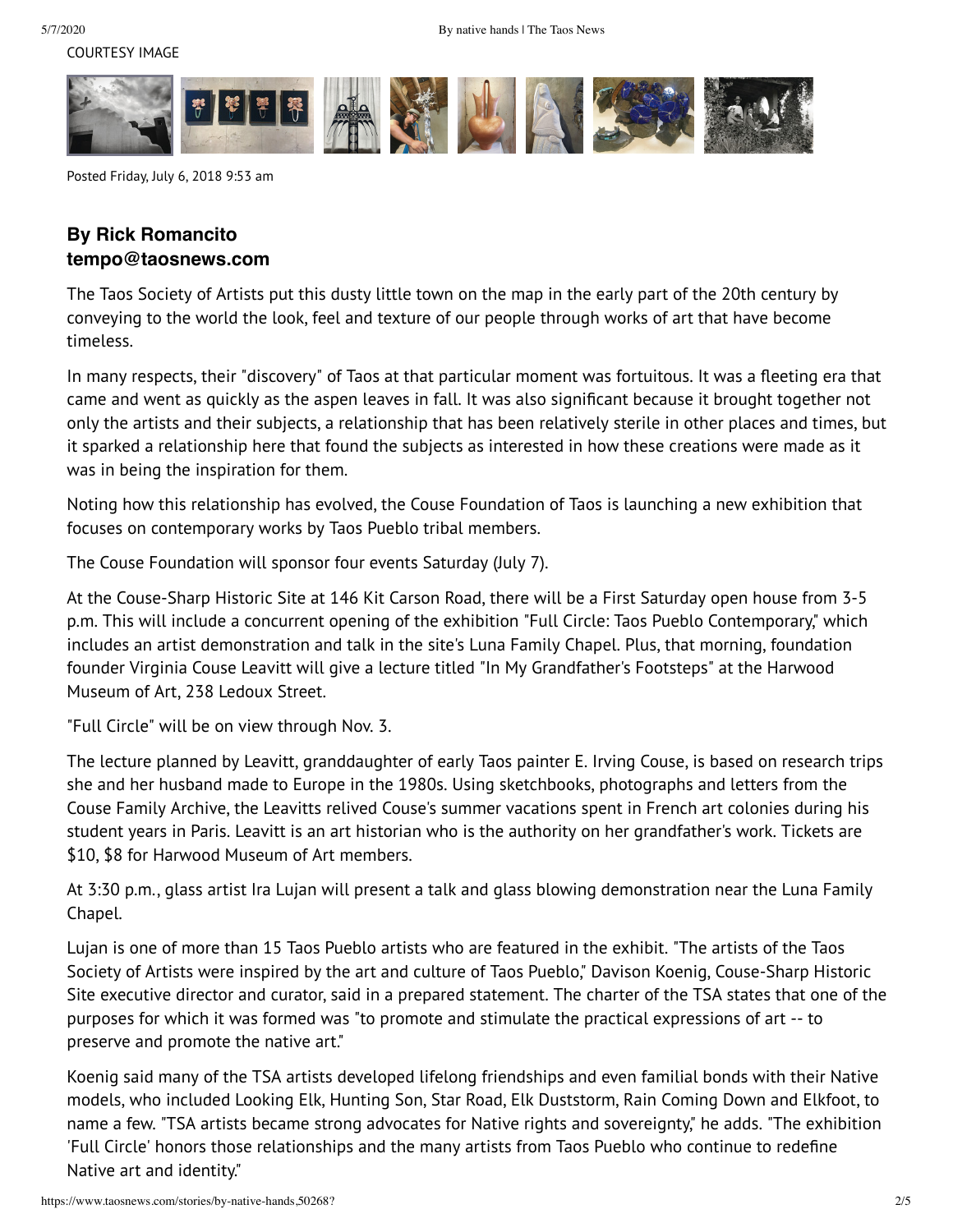#### 5/7/2020 By native hands | The Taos News

Besides Ira Lujan, other exhibiting artists include Joseph Concha, Causandra and Michael Dukepoo, Sean Flanagan Rising Sun, Debbie Lujan, Jocelyn Martinez, Patricia Michaels, Edna Romero, Ken Romero, Maria Samora, Yellowbird Samora, Dawning Pollen Shorty, Sonny Spruce, John Suazo, Ryan Suazo, Jonathan Warm Day Coming and Angie Yazzie.

However, it would be remiss not to mention the issues that have arisen in contemporary times regarding the idea that the Native models used by the artists were in some ways exploited. Koenig says that criticism "is valid," in light of modern views regarding the ways the images inspired by them were then exhibited in prestigious venues and sold for respectable sums of money.

But, what some may not know is the deeper exchanges the relationships helped create. Some of the models went on to learn how to create their own artwork and aided in the artist's creative processes.

It must be noted, too, that this was happening at a time when the United States was actively engaged in extermination and assimilation policies that would make current issues over separation of families seem light in comparison. In remarks last week for a talk Koenig gave at the Taos Art Museum, he said, "Remember that during the late 19th and early 20th centuries, the scientific and legislative communities were still debating whether these 'savages' were entirely human and capable of redemption. The BIA (Bureau of Indian Affairs) slogan of the day was 'kill the Indian, save the man.' Communities were forcibly removed from their ancestral homes to eke out an existence in an often inhospitable and foreign land. Children were taken from their families and placed in boarding schools thousands of miles from home. They were made to cut their hair, punished for speaking their native tongue, and denied their beliefs. Many never returned home."

Taos, at that time, was in a a kind of idealistic bubble. It was a place where time stood still for a brief moment and held breathless long enough for these artists to capture what they saw with almost a documentarian's eye as opposed to the Remingtons of the day who romanticized the bloody conflicts between cowboys and Indians.

Koenig went on to state, "The (Taos Society of Artists), on the other hand, were depicting the integrity of Native people, the inner quietude, activities of daily life, domestic tranquility, agrarian work and ceremonial obligations. As their interactions with their Native models deepened, so too their understanding of the inequity of federal Indian policy. The artists through their artwork, letters and lobbying became advocates for Native rights and sovereignty."

Today, artists at Taos Pueblo demand the level of respect their non-Indian counterparts take for granted. They are right to, especially with regard to the level of success and accomplishment. Take Native fashion designer Pat Michaels, who was singled out for her talent on the nationally broadcast TV show "Project Runway."

"Gazing as a child at the paintings of the Taos Society of Artists expanded my world view and inspired a higher range of appreciation for art and my native heritage," she said. "As long as The Couse-Sharp Historic Site and the masterpieces of the Taos Society of Arts survive, Taos Pueblo will continue to draw from these natural spring waters of my Native pride."

It's been a struggle, especially to be taken seriously outside the "Indian Art" milieu. "I feel that these fine artists had the same fate where their contemporary artisans weren't ready to except Native subject matter as something that would hold any value," she said. "The Taos Art Society took a chance with the Natives of Taos Pueblo as their subject matter. I can't imagine this was so easy for them in the art world during the early 1900s to the 1950s. It was the unlikely subject matter that saved my life. They gave me a platform outside of my village to help validate who I was and where I come from as a beautiful person."

Take time to see these works and imagine the long journeys the artists, Native and non-Native, took to come to this place.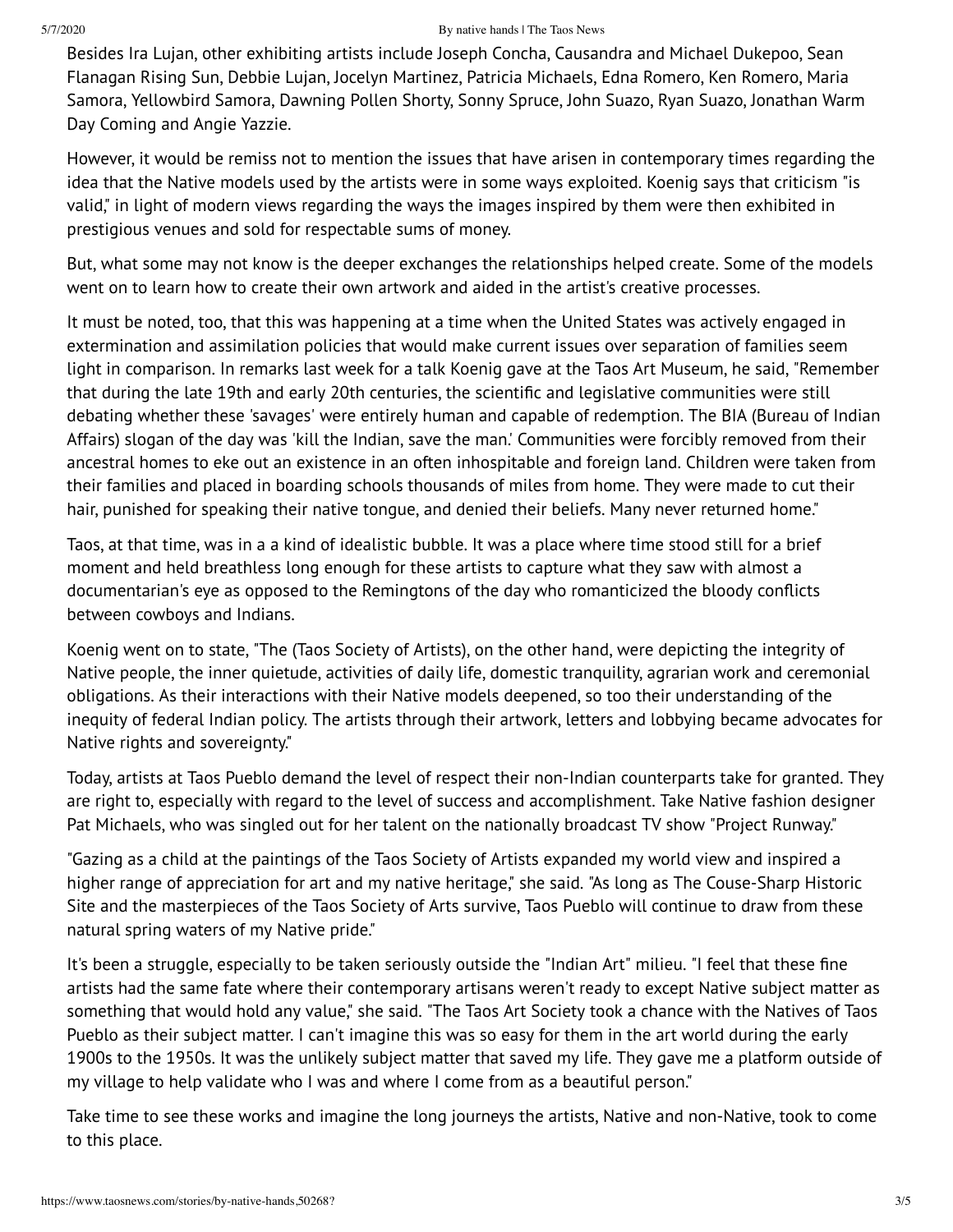All exhibited work will be for sale. Each of the site's First Saturday events through October will host a demonstration by one of the artists.

During the open house from 3-5 p.m., visitors can tour the studios of E. I. Couse and J. H. Sharp, two of the founders of the TSA, and enjoy a stroll through Virginia Walker Couse's historic garden. Docents will be present in every room providing in-depth knowledge of the Couse home and studio, the Kibbey Couse laboratory and machine shop, and the exhibition "J. H. Sharp: The Life and Work of an American Legend" in the recently restored 1915 Sharp Studio.

## **Events**

• "In My Grandfather's Footsteps" lecture by Virginia Couse Leavitt will be Saturday (July 7), 10 a.m., in the Arthur Bell Auditorium at the Harwood Museum of Art, 238 Ledoux Street. Tickets are \$10, \$8 for Harwood Museum of Art members. Seating is limited, doors open at 9:30 a.m. Call (575) 758-9826.

• All First Saturday events at the Couse-Sharp Historic Site are free to the public; donations welcome

• Entrance to the site is at 146 Kit Carson Road. Please park in the free municipal lot about a half block east of the site on Kit Carson Road

• Because of the site's nature as a place of historic preservation, the CSHS buildings and grounds are not ADA accessible

## **Couse-Sharp Historic Site**

In 1915, six American-born, European-trained artists founded the Taos Society of Artists with the mission to promote the authentically American, Native art and culture of the Southwest. The group grew to include 12 active members and several more associate and honorary members.

The Couse-Sharp Historic Site reflects the original goals of these artists and continues to promote their mission. The site includes the home and studio of E. I. Couse, the garden designed by his wife, Virginia, the workshops of his son, Kibbey, and the two studios of his neighbor and fellow artist, J. H. Sharp. Couse's studio and darkroom are maintained in a state very close to how he left them upon his death in 1936.

The Site also brings to light the contributions of the models from Taos Pueblo and other indigenous groups who sat for their paintings as well as the Native artists whose work was collected and used by both artists.

Sharp's later studio, built in 1915, was completely restored in early 2017 and now contains a permanent rotating exhibition of his artwork, personal effects and Native art he collected and used in his paintings. His earlier studio, converted from an 1835 chapel, hosts changing exhibitions of artwork and contextual material related to the TSA.

The Couse Foundation has announced a project to purchase a building adjacent to the site and renovate it extensively as The Lunder Research Center. It will contain archives and collections related to the entire TSA, exhibition and curatorial spaces, and will preserve the last remnants of the home of J. H. Sharp.

All public areas of the site can be toured by appointment, which can be made on the *couse-sharp.org* website or by calling the site office at (575) 751-0369.

The mission of The Couse Foundation is to preserve and interpret the Couse-Sharp Historic Site, its buildings, grounds, collections and the archives of the Taos Society of Artists, through education, collaboration and scholarly engagement. The organization's vision is even more expansive: to be the center for scholarship of E. I. Couse, J. H. *Sharp and the Taos Society of Artists.*